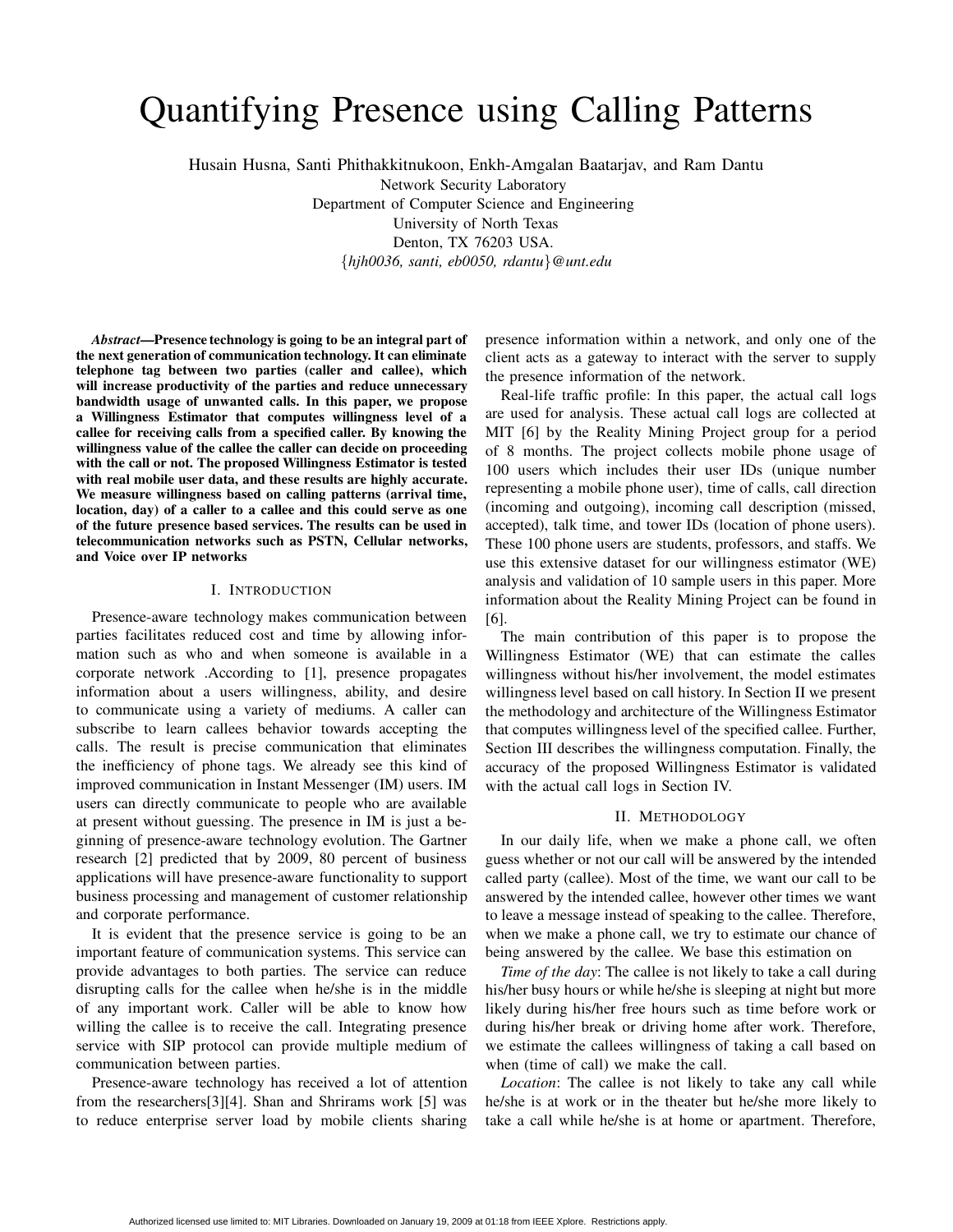

Fig. 1. Architecture of the Willingness Estimator.

we can also base our estimate of the callees willingness on where (location) the callee is located when we make a call.

Day of the week: Since we all have different schedules, most people go to work during weekdays and stay at home on the weekends. Thus, incoming calls during the weekends are more likely to be answered than during the weekdays. Likewise, we base our estimation of the callees willingness on what day of the week we make the call.

As previously mentioned, the caller wants to know the callees willingness of taking the call before the caller decides whether or not to make that call. From the communication network controllers point of view, this can help traffic congestion since the caller knows the callees willingness level so the caller might not initiate a call which can reduce the traffic in the network and also save the callers available minutes. Therefore, we propose the Willingness Estimator (WE) for computing the willingness level of the callee, which can be deployed at the base station. The basic architecture of the WE and its service flow diagram are shown in Fig. 1 and Fig. 2 respectively.

When the phone user makes a request to the WE for the callees willingness level, the WE takes information of time of the call (current time), day of the call (current day) and the callees location information from the service provider and callees call history from database. The WE computes the willingness level based on time of the call, location of the callee, and day of the call. The principal component analysis (PCA) is applied to compute the amount of contribution (importance) of those three input parameters have toward the final willingness level. The final willingness level is computed and forwarded to the phone user. It is then up to the phone user to decide whether or not to initiate the call.

# III. WILLINGNESS COMPUTATION

Willingness can be defined as a wanted activity. This refers to receiving wanted calls in case of voice call. As described in Sec. 2, willingness level of the callee depends on time of the call, location of the callee, and day of the call.

We define the willingness level based on time of the call as the sum of the call frequency at that particular time divided by the total number of calls, which is given in Eq. (1) where  $W_T(t)$  is the willingness based on time of call of  $t^{th}$  hour, N is the total number of calls,  $n_t(i)$  is the  $j^{th}$  call frequency at  $t^{th}$  hour, and j = 1, 2, 3, , m where m is the total number of days of observation.

$$
W_T(t) = \frac{1}{N} \sum_{j=1}^{m} n(i)
$$
 (1)

Similarly, the willingness level based on callees location is defined as the sum of the number of calls (call frequency) that the callee has received at a particular location divided by the total number of calls, which is given in Eq. (2) where  $W_L(l)$ is the willingness based on callees location of  $l^{th}$  location, N is the total number of calls, and  $n_l$  is the number of calls at  $l^{th}$  location.

$$
W_L(l) = \frac{n_l}{N} \tag{2}
$$

Likewise, the willingness level based on day of the week  $(W_D(d))$  is defined as the sum of the number of calls that the callee has received each day of the week (nd) divided by the total number of calls (N), which is given by Eq. (3). The sample plots of  $W_T$ ,  $W_L$ , and  $W_D$  are shown in Fig. 3(a), 3(b), and 3(c) respectively

$$
W_D(d) = \frac{n_d}{N} \tag{3}
$$

Therefore, the final willingness level (W) is given by Eq. (4).

$$
W = C_T W'_T(t) + C_L W'_L(l) + C_D W'_D(d)
$$
 (4)

The final willingness level is the sum of the product of the normalized (rescaled to the maximum value) willingness level  $(W')$  based on time of call, callees location, and day of the call and the contribution coefficients  $C_T$ ,  $C_L$ , and  $C_D$  corresponding to time of call, callees location, and day of the week respectively. These contribution coefficients are introduced here because we believe that these three parameters (time, location, and day) have different contributions that impact the final willingness level. To obtain the values of these coefficients, PCA is applied.

Typically, PCA [7] is used to reduce the dimensionality of a data set consisting of a large number of interrelated variables, while retaining as mush as possible of the variation present in the data set. This is achieved by transforming to a new set of variables, the principal components (PCs), which are uncorrelated, and ordered so that the first few retain most of the variation present in all of the original variables. Scree plot was developed by Cattell [9] for selecting the number of PCs to be retained in order to account for most of the variation in  $X$ . The PCs are successively chosen to have the largest possible variance [7]. Suppose the variance of the  $k^{th}$ PC is  $l_k$ , scree test involves looking at a plot of  $l_k$  against k and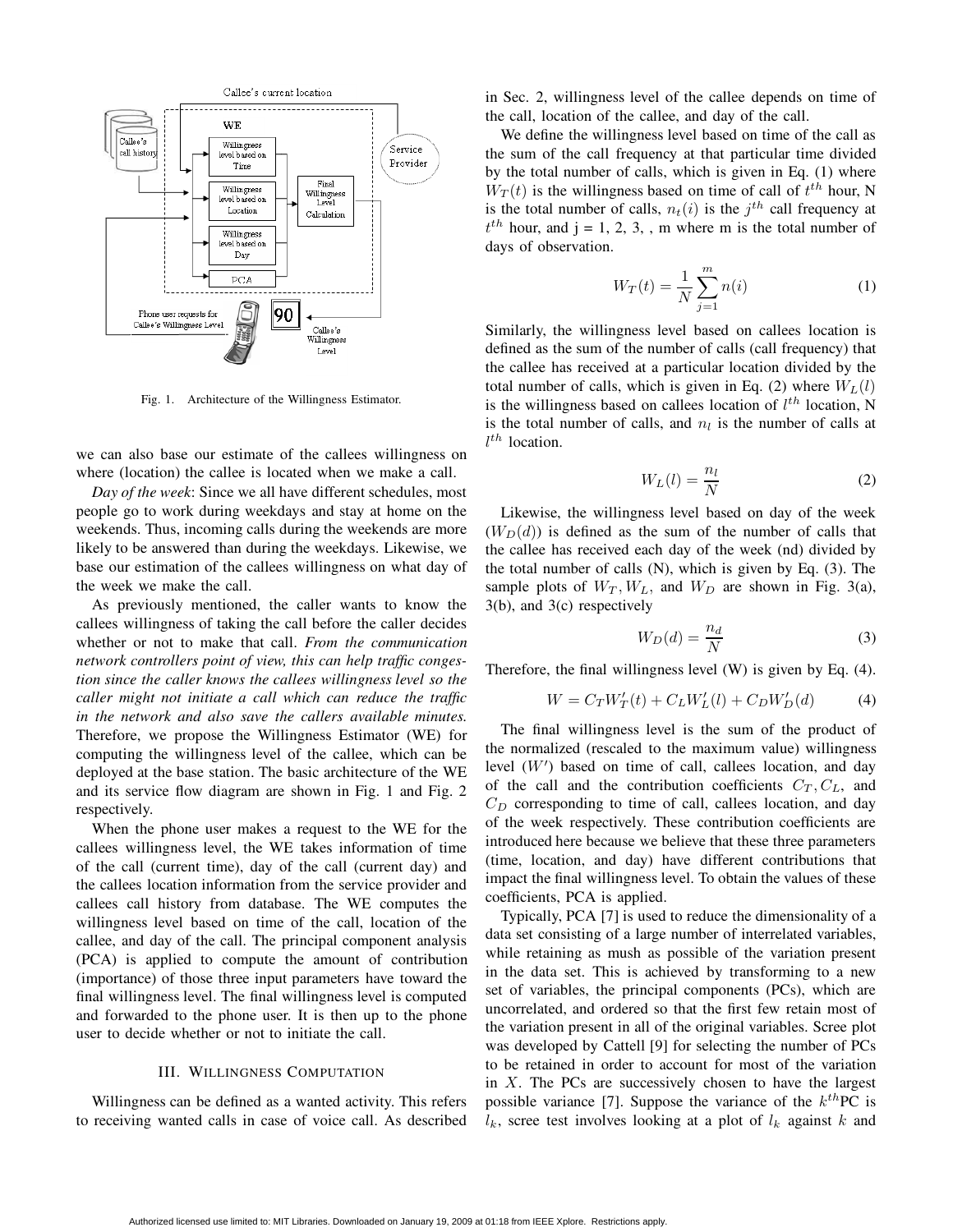

Fig. 2. (a) A sample willingness level based on time of the call. (b) A sample willingness level based on day of the week. (c) A sample willingness level based on location.



Fig. 3. (a) Principal component plot where Time of the call, Location of the callee, and Day of the call are represented with red, blue, and green dots respectively. (b) Scree plot shows that the first principal component has the highest eigen value.

TABLE I PRINCIPLE COMPONENT MATRIX SHOWS THE VALUES OF TIME OF THE CALL, CALLEES LOCATION, AND DAY OF THE CALL ON THE PRINCIPAL COMPONENTS.

| Parameter         | PC1  | PC2  | PC3  |
|-------------------|------|------|------|
| Time of the call  | 1.00 | 0.00 | 0.00 |
| Callee's location | 0.40 | 0.92 | 0.00 |
| Day of the call   |      |      |      |

deciding at which value of  $k$  the slope of line joining the plotted points are steep to the left of  $k$ , and not steep to the right. This value of  $k$  defining an elbow in the graph is then taken to be the number of PCs to be retained. We apply PCA analysis to find the contribution of each parameter towards the final willingness level based on time of the call, callees location, and day of the call. We convert the three dimensional dataset into three PCs, and further look into the first PC which captures maximum variance of the data. Figure 4(a) shows where the three parameters (time, location, and day) lay on the principal component plot.

The first PC captures maximum variance as it has the highest Eigen value and the other two components can be eliminated from the analysis as referred to the Scree plot in Fig. 4(b); so area of interest lies in the first PC. Table 1 shows that on the first PC, the orders of significance from high to low is time of the call, callees location, and day of the call respectively. The physical significance of PCA is to find the underlying pattern in the dataset, and detect each fields contribution. Hence the numerical values of the contribution coefficient can be computed from Table I as the ratio of values the time, location, and day lied on the first principal component. For this sample the particular user has contribution coefficients of time, location, and day as 67.613%,



Fig. 4. Contribution coefficient plot of 10 different phone users resulting of the PCA

27.04%, and 5.206% respectively. Thus time factor plays a major role for this user as the majority of the calls are received during a particular time period as it can be seen from Fig. 3(a). So the contribution of time towards the willingness value for this user is high, whereas the location has the second highest contribution while day of the week has the lowest significance. Based on our analysis, we discover that PC values vary from person to person as PC captures individuals behavior.

# IV. VALIDATION

To evaluate the accuracy of the model proposed in Section III, an experiment is conducted with actual call logs of 100 phone users (described in Sec. 1) over a period of 8 months. We randomly select 10 phone users who are students, professors, and staffs to represent all users. The first 6 months of data are used to compute the initial willingness level. The following 2 months are then used to validate the proposed Willingness Estimator (WE) where the willingness level is recomputed for each incoming call and verified against the result of the call (missed or accepted).

The accuracy is measured by the unwanted rate over the range of different willingness levels. The unwanted rate is the ratio of the number of missed calls to the total number of calls at the given willingness level. An assumption is made here that a missed call is considered as an unwanted call.

Fig. 4 shows the resulting contribution coefficients by applying the PCA for 10 different users to compute the contribution that each field makes towards the final willingness level. We observe that the contribution coefficients are different for all users. It can be observed that the phone users 1, 4, 6, and 10 ( who are students) have tendency of taking calls at any time of the day thus time contribution coefficients towards willingness are relatively less than those users 5, 7 and 9 (professors) and users 2, 3, and 8 (staffs).

The numerical results are shown in Table II and the graphical representation is illustrated in Fig. 5. As we can see in Table II, unwantedness is higher in the low willingness regions (less than 50%) than the high willingness (more than 50%) regions. Again, the proposed WE only provides the willingness level of the specified callee; however it is up to the phone user to make a decision whether to initiate call. Nevertheless, the experimental results show high accuracy of our WE. Further, results validate our hypothesis that when the estimated willingness level is high, most of the calls are answered, whereas few calls are answered at the low willingness level.